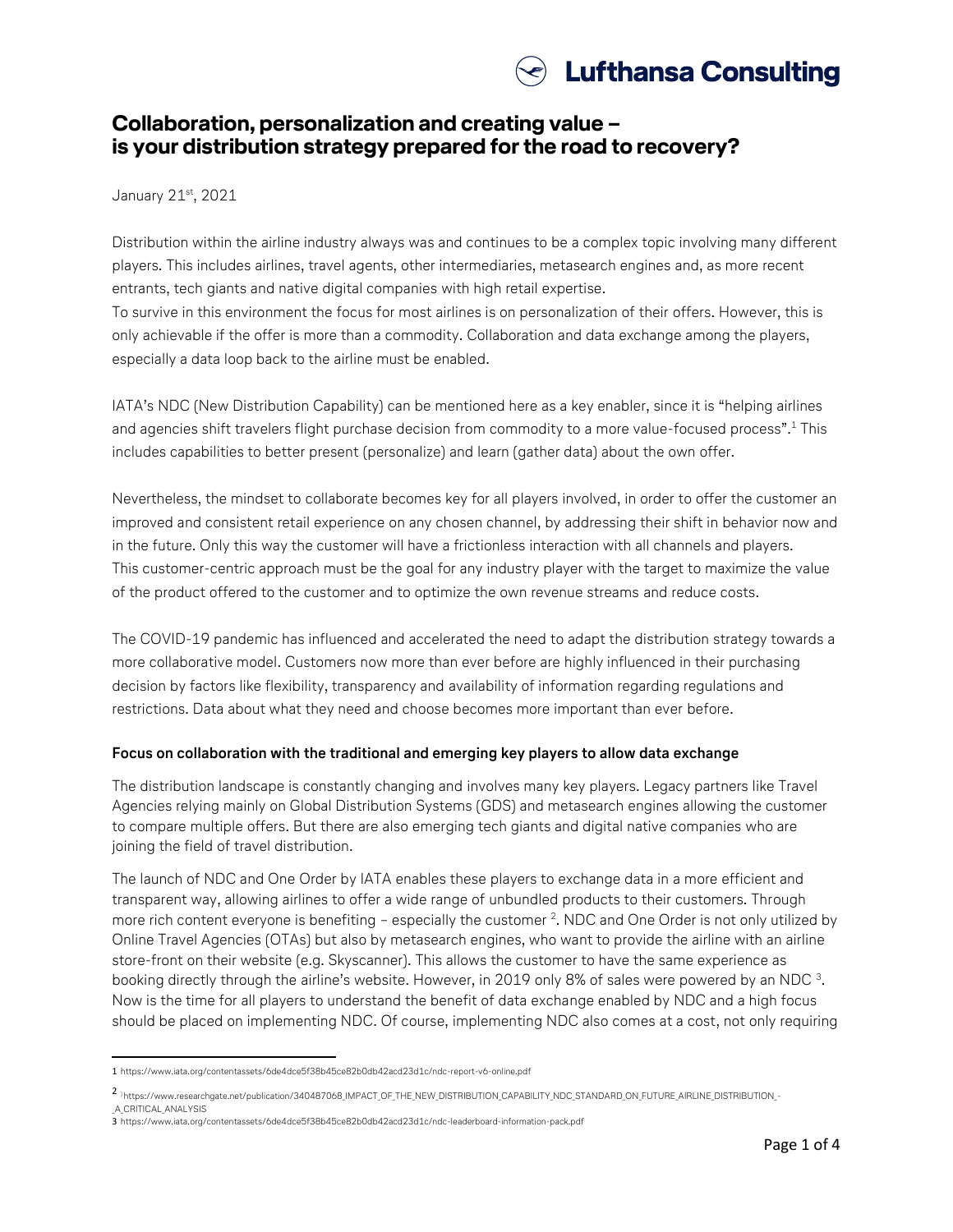# **Lufthansa Consulting**

investment but also time and resources, which is a sensitive topic during COVID-19. However, the implementation of NDC has the goal to increase control and revenue, enhance the experience and reduce the cost long-term. The business case behind NDC remains strong as the goals remain admirable and needed across the industry. The strong need to modernize the airline distribution infrastructure should encourage distribution players to consider continuing to invest in NDC.

Moreover, new players are entering the travel retail environment. With tech giants like Amazon and Google entering the travel retail market the collaboration is more important than ever. They bring vast resources and big-data reservoirs and can change the way customers book trips. What they do not hold is the inventory. This is where the airline steps in. By partnering, airlines can gain foothold in new markets and can generate access to even more data. This partnership will require sharing inventory and capabilities in order to be able to offer complementary products.

Facing the current crisis due to the COVID-19 pandemic the frictionless exchange of data has increased in importance. The customer is even more influenced in his purchasing decision by the availability of information and this information has to be available on all channels. Ranging from restrictions and regulations to flexibility in rebooking and cancellations. It is now time to ensure a working data exchange between all players.

Are you doing everything to collaborate and enable this data exchange?

#### **Build on personalization through gathering data from different sources**

Data exchange is not a one-way street. Sharing your information and data with other players is only one part. In order to personalize offers to your customers you need their information. A data exchange in both directions is necessary to facilitate personalization. To reach this goal you need to be customer-centric and enable the emergence of travel ecosystems, which will support collaboration and the sharing of data. By receiving detailed information about the customer beforehand it will be possible to offer the right product, bundled or unbundled, depending on the customer's needs and wants.



Data exchange with all players in the distribution environment - including the customer - enabling the data exchange loop

Each stage of the journey, starting with the initial search up until selling ancillaries shortly before the flight, needs to be leveraged in order to satisfy and, even more, delight the customer while reinforcing the brand, even if the sale is not made through your own direct channel.

It is about providing the customer with the ability to book through their preferred channel, but not having any disadvantages if this is not your direct channel. Customers love to have the choice and want to compare.

In order to be truly successful in distribution you have to ensure that the customer receives the experience he wants, no matter on which channel. Furthermore, you have to rely on the other players to a certain extent. What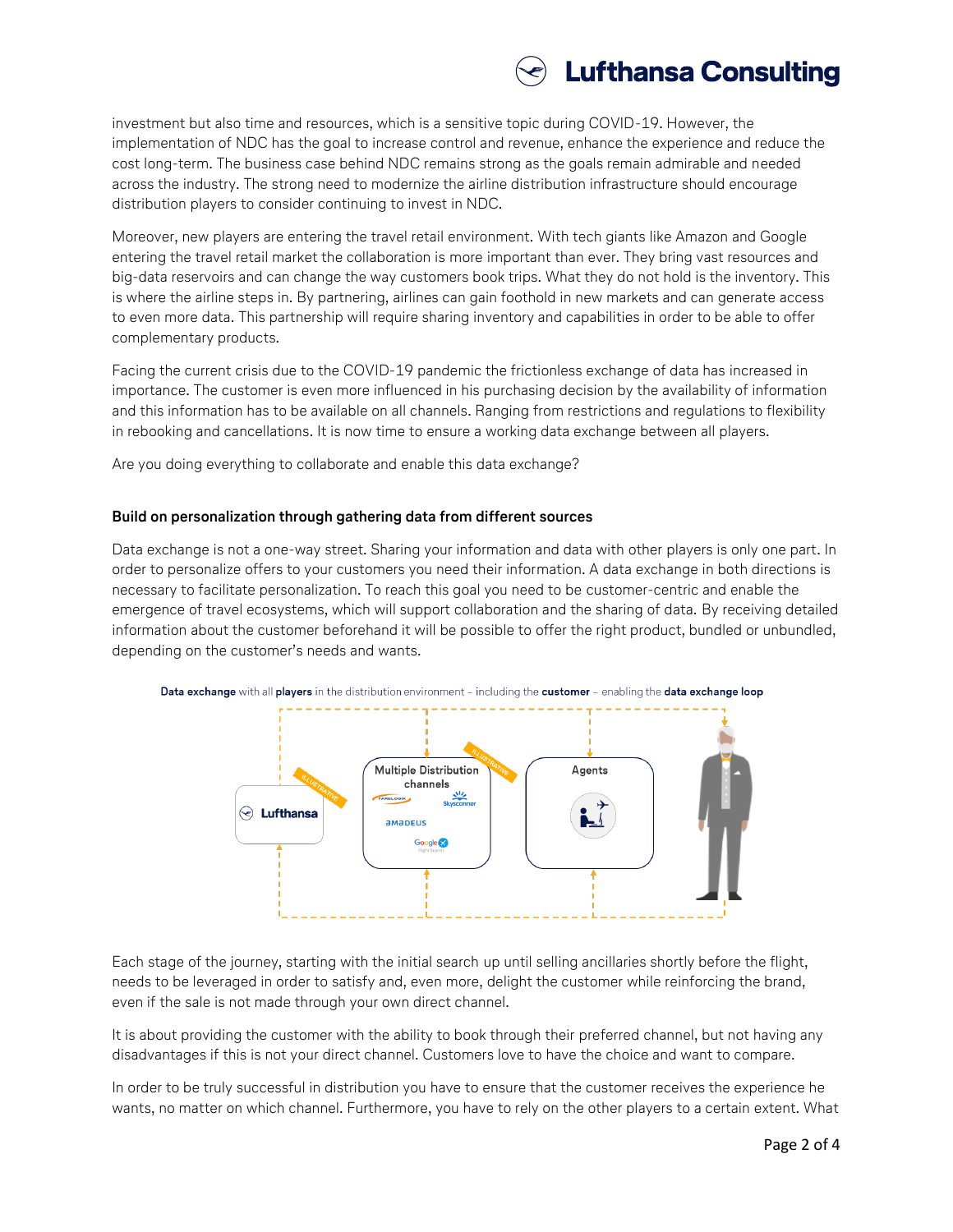

would you give to have the data reservoirs of e.g. Amazon and Google? Or starting with the more detailed customer information a Travel Agency has, but does not share with you when booking through the GDS? The ability of being able to personalize offers is directly influenced by the capability of data gathering from all possible sources, and being a true 'master' of data collection.

During the COVID-19 pandemic more ancillaries and product attributes have been added to the long list, e.g. 'Bring me home' by Lufthansa, empty middle-seat, disinfection products – only to name a few. Customers are positively influenced by this in their purchasing decision; however, not all customer book directly. Therefore, the importance of showing these differentiators is steadily growing so as to not lose customers to competitors who can show all aspects of the product on all channels.

Are you doing everything to attract customers through personalization on all possible channels?

## **Create value with a win-win situation for all players involved by enabling a data loop between you, distribution channels and your customer**

Of course, priorities currently lie upon the own costs, revenues and sales. However, through a successful distribution strategy, by empowering data exchange and close collaboration, there is the possibility to create a win-win situation - for all players involved.

Selling products through GDS comes with a high cost for the airline. This has for example led to the introduction of the Distribution Cost Charge (DCC) by Lufthansa in 2015 and other airlines following this DCC model. DCC adds a certain amount to the price for a ticket issued through GDS. The goal was to achieve a decrease in bookings through GDS due to higher prices and thereby achieve an increase in direct bookings and bookings in Travel Agencies (TAs) using the NDC model, where the tickets can be purchased for a lower price. Industry wide however, as research shows, even in 2020 channels utilizing GDS are expected to still by far be the biggest sales channels, TAs accounting for 34 %, TMCs (Travel Management Companies) for 17% and OTAs for 17% <sup>4</sup> . Only by focusing on direct channels (NDC being included) and thereby having a data loop, a higher conversion rate will be achieved and a higher willingness to pay by the customer can be exploited.

From 2013 to 2020 there was an increase from 21% to 28% in direct bookings $^5$ , which highlights the importance of direct channels and the own website. Especially during the pandemic, the shift towards online channels has increased significantly, which can be explained by their nature of being "contactless" and the overall tendency to use more digital and self-service oriented offerings. Nevertheless, the continuous and strong collaboration is a key point to consider when thinking and assessing the distribution strategy.

The customer should be seen as a partner in this whole journey as the goal of all players should be to have a richer and more rewarding journey experience, enabled through the use of big data. Through this the customer can benefit from the win-win situation.

Are you creating value for customers, partners and yourself by working together?

#### **Time to react now to ensure a successful distribution strategy of the future**

Here comes the question for you: were you able to answer all above questions with a strong and definite 'yes'? If this is the case you are on the right track on the road to recovery.

If this, however, is not the case it is time to act now!

 $\overline{\phantom{a}}$ 

<sup>4</sup> Sources: https://www.technavio.com/report/global-travel-agencies-market-2015-2019, https://www.phocuswright.com/Travel-Research/Market-Overview-Sizing/Global-Online-Travel-Overview-Third-Edition, own analysis

<sup>5</sup> Sources: https://www.statista.com/statistics/889461/airline-travel-passenger-revenue-by-sales-channel-worldwide/,

https://www.iata.org/contentassets/6de4dce5f38b45ce82b0db42acd23d1c/ndc-future-airline-distribution-report.pdf